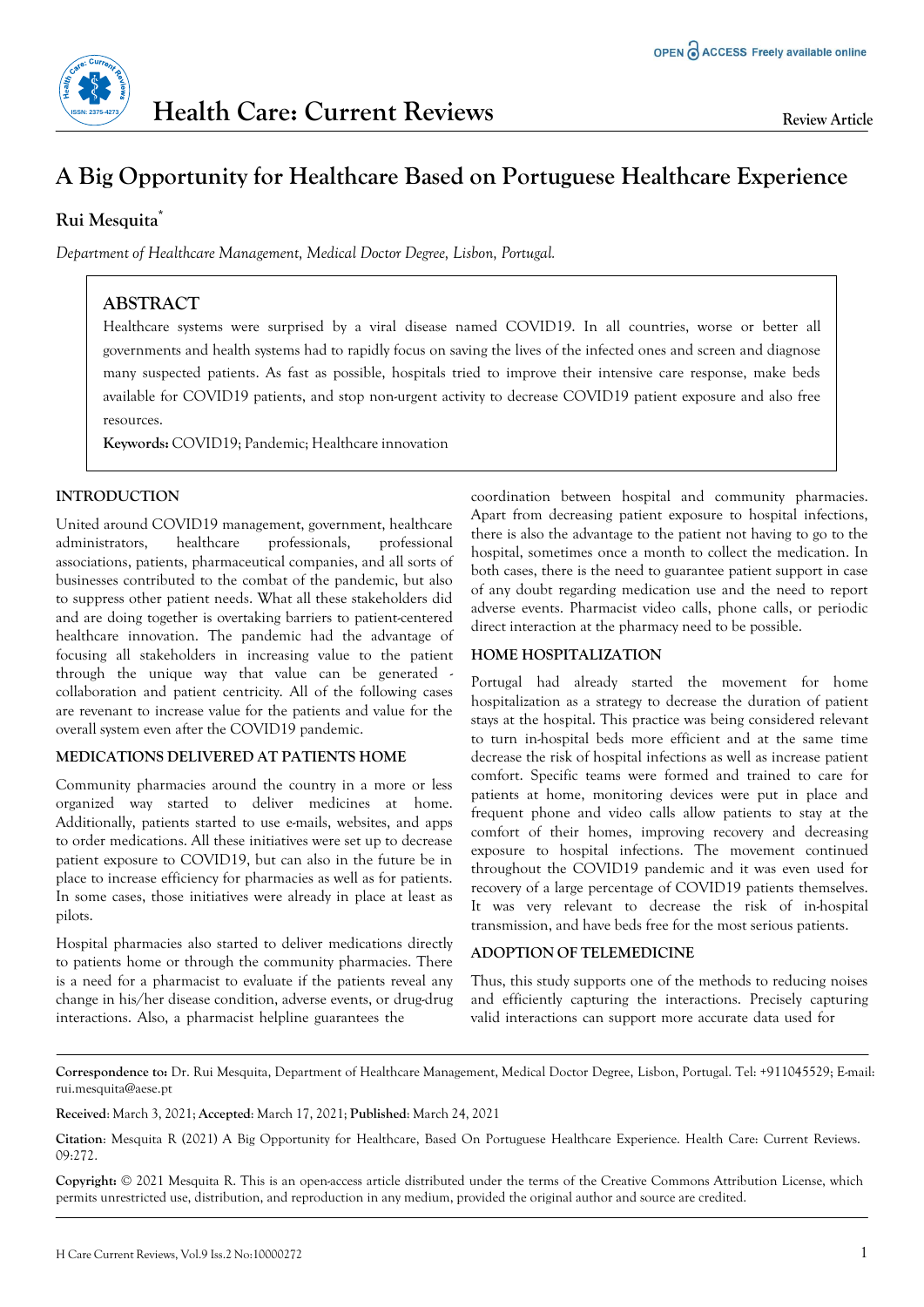reconstructing 3D chromatin conformation and acquiring exact interaction information between functional genes and transcription regulation elements. Therefore, more efficient and precise 3D genomic technologies are needed in the future.

#### **PATIENT REMOTE TRIAGE**

SNS24 phone line was already used by an increasing number of patients before the pandemic. It was avoiding emergency department use in some cases and, when it was needed, it made it more efficient for patients that can skip triage at the hospital and more efficient for the hospital because it guarantees an increased match between hospital supply and demand. During the pandemic, SNS24 was elected by the government as the priority channel to contact the health system. SNS24 operators used algorithms to decide if a patient was or not suspected of COVID19 and decided if the patient should be referred to a test center.

Despite some initial overload, an entire population was aware of the phone line and was somehow directed to use it in the first place. Dip-C [12]. However, single-cell Hi-C is far lower than bulk Hi-C in valid data (removing duplication) (20 K-1.9 M valid pairs), coverage and resolution  $(^{^\sim}100$  kb) [13-17]. Currently, single- cell Hi-C technique still requires high skill operation. Operating on a single cell in a single well is low through-put and time- consuming. It is not easy to keep stable while output data is quite different, which is difficult to obtain relatively consistent data and results like bulk Hi-C. And in these singlecell Hi-C technologies, a single cell DNA needs 25-cycle PCR to yield enough DNA, which results in affecting influence the ratio of valid data and often produce abnormal fragments.

By adding unique label to the single cell in the population cells, and then mixing the labelled cells to operate, this can help to achieve high-efficient and high-throughput. High-fidelity genome-wide amplification prior to PCR can also increase the amount of DNA templates. Both are important improved directions of single-cell Hi-C need attention in the future.

#### **STAKEHOLDER'S COLLABORATION**

COVID19 pandemic turns the attention of everyone into the national health system. Under the threat of failure, especially at the level of intensive care units, everybody realized the importance of having an efficient and high-quality health system as well as the dedication and effort of healthcare professionals. As such, everybody united in spirit and actions trying to contribute with money, protection material, etc.

Additionally, many stakeholders found a way to collaborate. In some cases, it has to be said that, it was the national health system that opened the door to collaborate. All these moves were very important in the combat to the pandemic. It is important for the future, even without pandemic that the National Health System maintains the modesty to allow the stakeholders to collaborate. Due to a lack of trust, collaboration with pharmaceutical companies and other providers was very difficult to be established. Maybe this experience will allow the National Health Service and the other stakeholders to establish trust and replicate and generalize for the future the exercise of increasing value to the patients.

#### **CONCLUSION**

Moved by the pandemic experience of strong collaboration among internal and external stakeholders, it is the right time to accelerate the improvement of value creation for patients and the systems overall. This means improving quality and outcomes at an affordable cost for society.

#### **REFERENCES**

- 1. Bernstein E, Caudy AA, Hammond SM, Hannon GJ. Role for a bidentate ribonuclease in the initiation step of RNA interference. Nature. 2001;409(6818):363-366.
- 2. Girard A, Sachidanandam R, Hannon GJ, Carmell MA. A germline-specific class of smallRNAs binds mammalian Piwi proteins. Nature. 2006;442(7099):199-202.
- 3. Ruby JG, Jan C, Player C, Axtell MJ, Lee W, Nusbaum C, et al. Large-scale sequencing reveals 21U-RNAs and additional microRNAs and endogenous siRNAs in C. elegans. Cell. 2006;127(6):1193-1207.
- 4. Vagin VV, Sigova A, Li C, Seitz H, Gvozdev V, Zamore PD. A distinct small RNA pathway silences selfish genetic elements in the germline. Science. 2006;313(5785):320-324.
- 5. Houwing S, Kamminga LM, Berezikov E, Cronembold D, Girard A, Elst HD, et al. A role for Piwi and piRNAs in germ cell maintenance and transposon silencing in Zebrafish. Cell. 2007;129(1):69-82.
- 6. Aravin A, Gaidatzis D, Pfeffer S, Lagos-Quintana M, Landgraf P, Iovina N, et al. A novel class of smallRNAs bind to MILI protein in mouse testes. Nature. 2006;442(7099):203-207.
- 7. Gu W, Lee HC, Chaves D, Youngman EM, Pazour GJ, Conte D, et al. CapSeq and CIP-TAP identifyPol II start sites and reveal capped small RNAs as C. elegans piRNA precursors. Cell. 2012;151(7):1488-1500.
- 8. Gu W, Gallagher GR, Dai W, Liu P, Li R, Trombly MI, et al. Influenza A virus preferentially snatches noncoding RNA caps. RNA. 2015;21(12):2067-2075.
- 9. Kapranov P, Cheng J, Dike S, Nix DA, Duttagupta R, Willingham AT, et al. RNA Maps Reveal New RNAClasses and a Possible Function for Pervasive Transcription. Science. 2007;316(5830): 1484-1488.
- 10. Affymetrix ENCODE Transcriptome Project, Cold Spring Harbor Laboratory ENCODETranscriptome Project. Post-transcriptional processing generates a diversity of 5'-modified longand short RNAs. Nature. 2009;457:1028-1032.
- 11. Yu B, Yang Z, Li J, Minakhina S, Yang M, Padgett RW, et al. Methylation as a Crucial Step in PlantmicroRNA Biogenesis. Science. 2005;307(5711):932-935.
- 12. Kirino Y, Mourelatos Z. Mouse Piwi-interacting RNAs are 2'-Omethylated at their 3' termini. Nat Struct Mol Biol. 2007;14(4): 347-348.
- 13. Gu W, Shirayama M, Conte D, Vasale J, Batista PJ, et al. Distinct argonaute-mediated 22G-RNA pathways direct genome surveillance in the C. elegans germline. Mol Cell. 2009;36(2): 231- 244.
- 14. Pak J, Fire A. Distinct populations of primary and secondary effectors during RNAi in C.elegans. Science. 2007;315(5809): 241- 244.
- 15. Gu W, Claycomb JM, Batista PJ, Mello CC, Conte D. Cloning Argonaute-associated smallRNAs from Caenorhabditis elegans. Methods Mol Biol. 2011;725:251-280.
- 16. Kwon Y-S. Small RNA library preparation for next-generation sequencing by single ligation,extension and circularization technology. Biotechnol Lett. 2011;33(8):1633-1641.